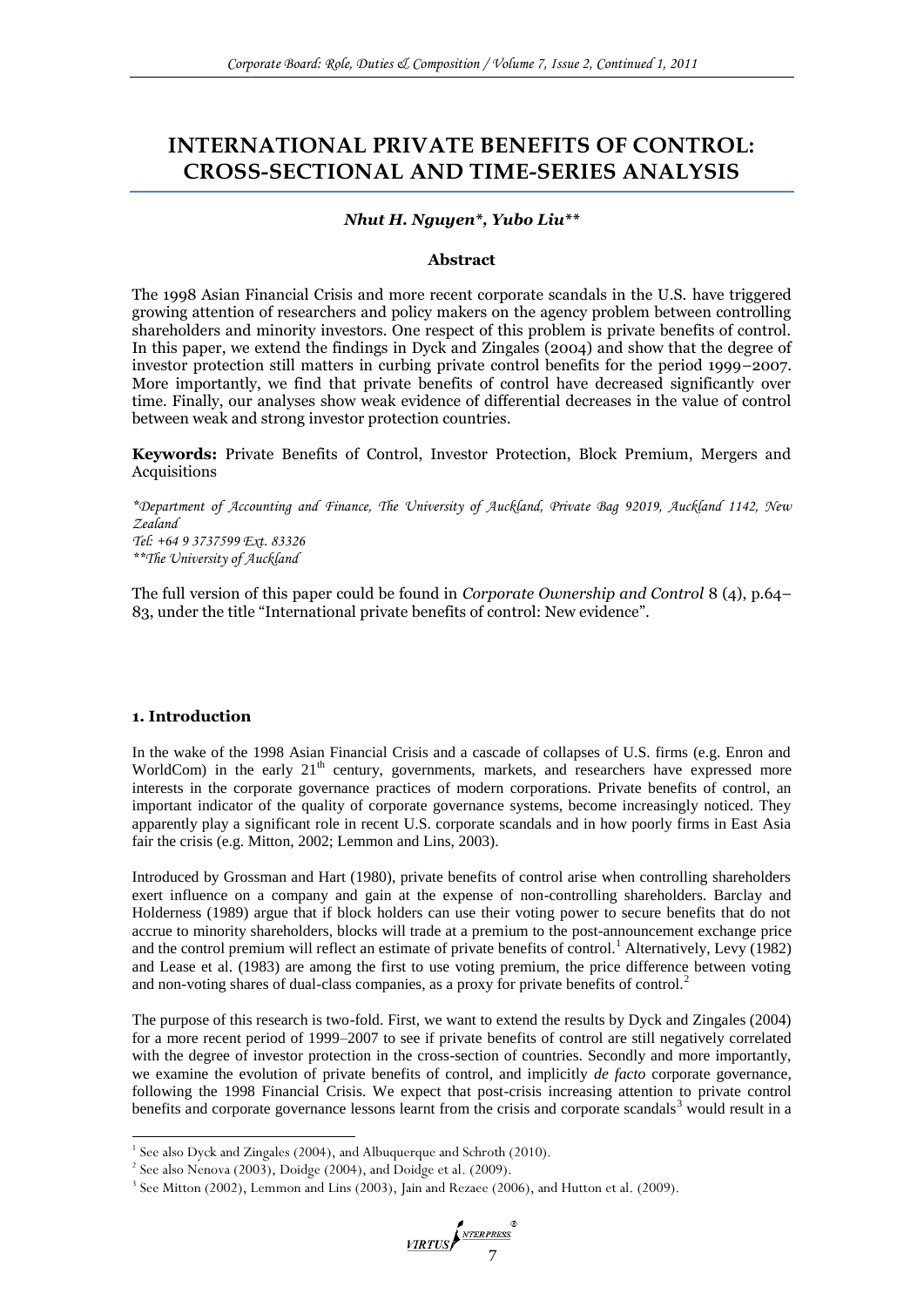widespread reduction in private control benefits across the globe. We follow Dyck and Zingales (2004) and use block premiums to infer private benefits of control enjoyed by controlling shareholders. Using a sample of 2,814 transactions from 37 countries, we find consistent evidence with Dyck and Zingales (2004) that private benefits of control are more pronounced in countries with weaker investor protection. However, our cross-sectional mean block premium of 6.9% is substantially lower than their reported mean of 14% for the period of 1990–1999. Within our sample period of 1999–2007, we find that on average, private benefits of control decline from 11% of a firm's equity value in 1999 to 2% of a firm's equity value in 2007. In addition, we find weak evidence that the decline in private control benefits is significantly larger for countries with low corporate governance scores.

The rest of the paper proceeds as follows. Section 2 describes sample selection and descriptive statistics. Main results are reported in section 3. Section 4 concludes.

## **2. Data and Descriptive Statistics**

#### *2.1 Data*

Our initial sample from Thomson's Mergers and Acquisitions (hereafter, TMA) database includes all completed mergers and acquisitions that are announced between January 1, 1999 and December 31, 2007. The number of deals is increasing from 21,881 in 1999 to 48,275 in 2007. Firstly, as with Dyck and Zingales (2004), we restrict our sample to transactions that result in acquirers moving from a position where they hold less than 20% of the shares to a position where they have more than 20% of the shares. The block involved in the transaction must be 10% or greater. Secondly, we exclude all transactions that are identified by TMA as open market purchase, tender offers, spinoff, recapitalization, self-tenders, exchange offers, repurchases, and acquisitions of remaining interest. Thirdly, we limit our targets to public firms and eliminate any cross-border deals and cross-listing targets. Fourthly, because we wish to measure private benefits of control, we need to restrict our sample to transactions for which we can observe 1) the price paid by the acquirer to target, 2) the market price on the stock exchange two days after the announcement 3) and the percentage of target's equity owned by the acquirer after the deal is completed. Finally, we search the deal synopsis from TMA and exclude problematic transactions that do not involve control transfers, involve the exercise of options, or indicate a tender offer for the remaining interests within six months following the announcement. The qualitative screening substantially increases our confidence that 2,814 observations in our final sample contain transfers of control and their prices are not distorted by potentially compounding information.

For the main analysis of the relation between block premiums and the quality of corporate governance across countries in this study, we use investor protection indexes from La Porta et al. (1998). They include accounting standards index (ACCTG), anti-director rights index (AD) and rule of law index (RULE). We also follow Morck et al. (2000) to construct an index representing the quality of government (GOVT). This government index is the simple average of three La Porta et al.'s (1998) indexes: government corruption, the risk of expropriation of private property by the government, and the risk of government repudiating contracts.

## *2.2 Descriptive Statistics*

 $\overline{a}$ 

Table 1 describes some statistics on block premiums for each country over the sample period. After applying the screening criteria as mentioned above, we select a total number of 2,814 deals in our study. The United States, Canada and Japan are countries with the most deals.<sup>4</sup> Countries with the smallest number of deals include Pakistan, Peru, Brazil, Colombia and Ireland.<sup>5</sup>

We follow Dyck and Zingales (2004) to calculate a block premium as the difference between the price per share paid for the block and the target market price two days after the announcement of the block transaction, divided by the target market price after the announcement and multiplied by the proportion of

<sup>4</sup> Our number of deals for the U.S. is significantly higher than Dyck and Zingales (2004) because (1) our period is more recent from 1999 to 2007 meaning better coverage by Thomson's Mergers and Acquisitions database, and (2) Dyck and Zingales (2004) include only the first twenty deals in a year for their analysis.

<sup>&</sup>lt;sup>5</sup> We do not apply the minimum of two observations per country for the sample period as in Dyck and Zingales (2004). Excluding them, i.e. Pakistan and Peru, does not change our results.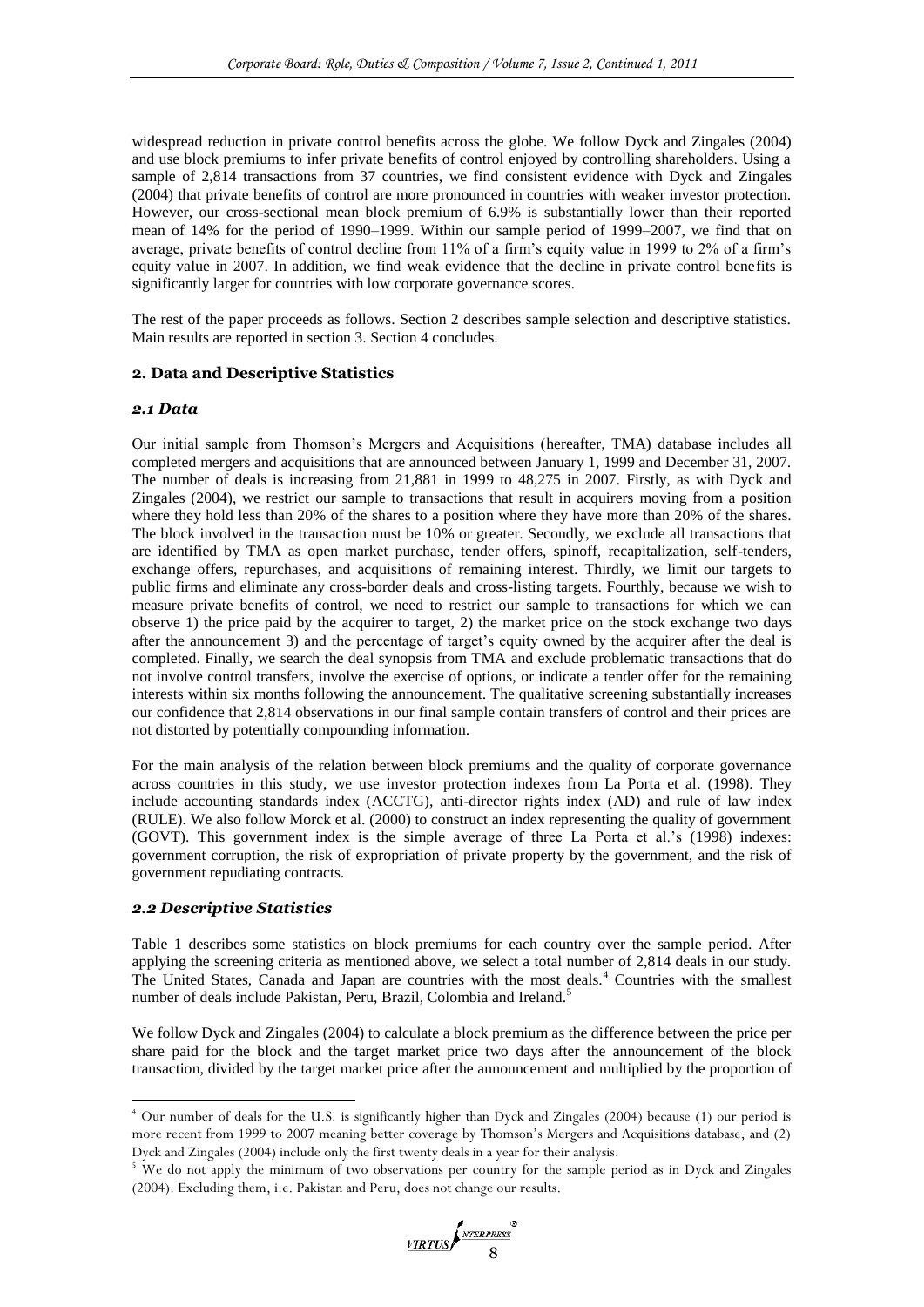cash flow rights represented in the controlling block. The mean (median) block premium across all our sample countries is 6.9% (6.1%). Compared to Dyck and Zingales's (2004) mean (median) of 14% (11%), our results suggest a significant decrease in private benefits of control across the world. In 7 out of the 37 sample countries, we find that the control premiums exceed 15% of equity value. These high private benefit countries include Peru, South Korea, Colombia, Egypt, Brazil, Pakistan, and the Philippines. In 20 out of the 37 sample countries, the control premiums are less than 5% of equity value with Denmark having the lowest average block premium of -9.6%.

**Table 1.** Block Premiums by Country

This table presents descriptive statistics on block premium by country. The block premiums are computed as the difference between the price per share paid for the control block and the target market price two days after the announcement of the control transaction, divided by the target market price after the announcement and multiplied by the proportion of cash flow rights represented in the controlling block.

| Country               | N              | Mean     | Median   | Std. dev. | Min      | Max   |
|-----------------------|----------------|----------|----------|-----------|----------|-------|
| Australia             | 81             | 0.021    | 0.020    | 0.142     | $-0.310$ | 0.468 |
| Belgium               | 11             | 0.015    | 0.015    | 0.023     | $-0.019$ | 0.072 |
| <b>Brazil</b>         | $\overline{c}$ | 0.190    | 0.190    | 0.135     | 0.095    | 0.286 |
| Canada                | 219            | 0.052    | 0.022    | 0.183     | $-0.511$ | 0.670 |
| Chile                 | $\mathfrak{Z}$ | 0.036    | $-0.053$ | 0.158     | $-0.057$ | 0.218 |
| Colombia              | $\overline{c}$ | 0.201    | 0.201    | 0.234     | 0.035    | 0.366 |
| Denmark               | $\overline{4}$ | $-0.096$ | $-0.089$ | 0.086     | $-0.206$ | 0.001 |
| Egypt                 | $\overline{4}$ | 0.195    | 0.194    | 0.212     | 0.000    | 0.394 |
| Finland               | 3              | 0.096    | 0.066    | 0.115     | 0.000    | 0.224 |
| France                | 90             | 0.079    | 0.027    | 0.217     | $-0.493$ | 0.652 |
| Germany               | 30             | 0.002    | 0.005    | 0.163     | $-0.590$ | 0.346 |
| Greece                | 10             | 0.121    | 0.037    | 0.238     | $-0.060$ | 0.666 |
| Hong Kong             | 51             | 0.000    | 0.015    | 0.414     | $-0.577$ | 0.756 |
| India                 | 12             | 0.026    | 0.037    | 0.297     | $-0.540$ | 0.573 |
| Indonesia             | 8              | 0.056    | 0.046    | 0.149     | $-0.206$ | 0.321 |
| Ireland               | $\overline{c}$ | 0.014    | 0.014    | 0.002     | 0.012    | 0.015 |
| Israel                | 9              | 0.057    | 0.044    | 0.126     | $-0.193$ | 0.216 |
| Italy                 | 14             | 0.098    | 0.015    | 0.181     | $-0.153$ | 0.439 |
| Japan                 | 140            | $-0.002$ | $-0.008$ | 0.215     | $-0.518$ | 0.749 |
| Malaysia              | 15             | 0.029    | 0.024    | 0.122     | $-0.328$ | 0.190 |
| Mexico                | 3              | 0.030    | 0.031    | 0.023     | 0.007    | 0.052 |
| Netherlands           | 10             | 0.025    | 0.027    | 0.119     | $-0.272$ | 0.159 |
| New Zealand           | 10             | 0.070    | 0.030    | 0.129     | $-0.036$ | 0.418 |
| Norway                | $\mathbf{9}$   | 0.007    | 0.027    | 0.123     | $-0.154$ | 0.241 |
| Pakistan              | $\mathbf{1}$   | 0.172    | 0.172    | 0.000     | 0.172    | 0.172 |
| Peru                  | $\mathbf{1}$   | 0.350    | 0.350    | 0.000     | 0.350    | 0.350 |
| Philippines           | 10             | 0.162    | 0.046    | 0.241     | 0.000    | 0.776 |
| Singapore             | 35             | $-0.051$ | 0.021    | 0.203     | $-0.550$ | 0.161 |
| South Africa          | 17             | 0.032    | 0.040    | 0.083     | $-0.171$ | 0.150 |
| South Korea           | $\overline{4}$ | 0.277    | 0.315    | 0.353     | $-0.100$ | 0.577 |
| Spain                 | $\overline{4}$ | 0.127    | 0.074    | 0.132     | 0.039    | 0.319 |
| Sweden                | $\overline{4}$ | 0.000    | 0.014    | 0.097     | $-0.131$ | 0.103 |
| Switzerland           | 3              | 0.135    | 0.158    | 0.399     | $-0.275$ | 0.522 |
| Taiwan                | 11             | 0.042    | 0.044    | 0.179     | $-0.375$ | 0.238 |
| Thailand              | 9              | $-0.003$ | 0.036    | 0.179     | $-0.311$ | 0.316 |
| <b>United Kingdom</b> | 12             | $-0.070$ | 0.011    | 0.176     | $-0.446$ | 0.083 |
| <b>United States</b>  | 1961           | 0.075    | 0.042    | 0.128     | $-0.469$ | 0.862 |
| Number/Average        | 2814           | 0.069    | 0.061    | 0.162     | $-0.198$ | 0.355 |

Table 2 provides more insights into the trend of the value of control over the period 1999–2007. First, block premiums are averaged across all transactions in a year for each country. The yearly block premiums are then the simple average across all country observations in a year. Table 2 shows that the average block premium decreases from 11.4% in 1999 to 2% in 2007. Year 2000 and 2005 appear to have relatively low block premiums compared to those of their preceding years. A decreasing pattern of block premiums can also be seen from the yearly medians. Figure 1 plots the yearly means of block premium with a downward sloping trend line. Statistics of the trend line shows that on average, the level of private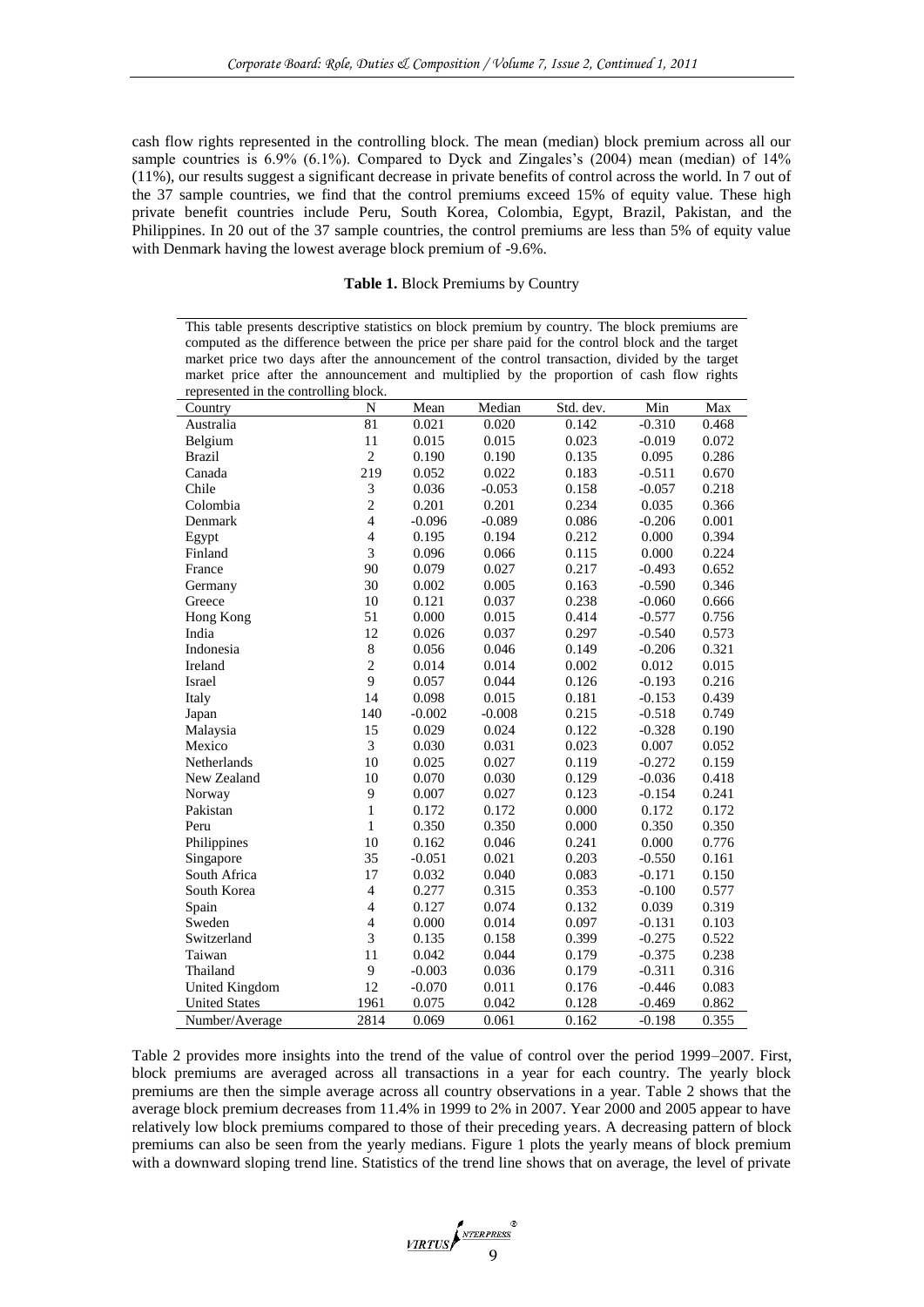benefits across the sample countries decrease by 1.02% a year, statistically significant at the 5% level (*t*stats = -2.69, *p*-value = 0.031).

|  |  | Table 2. Block Premiums by Year |  |  |
|--|--|---------------------------------|--|--|
|--|--|---------------------------------|--|--|

This table presents descriptive statistics on block premiums by year. Block premiums are firstly averaged across transactions in a year for each country, and secondly, averaged across all countries to obtain a yearly average. N is the number of countries with block premium data in a year.

| vear | N  | Mean     | Median | Std. dev. | Min      | Max   |
|------|----|----------|--------|-----------|----------|-------|
| 1999 | 22 | 0.114    | 0.020  | 0.264     | $-0.311$ | 0.756 |
| 2000 | 15 | 0.040    | 0.061  | 0.088     | $-0.131$ | 0.171 |
| 2001 | 21 | 0.097    | 0.082  | 0.149     | $-0.272$ | 0.418 |
| 2002 | 21 | 0.080    | 0.048  | 0.122     | $-0.057$ | 0.522 |
| 2003 | 26 | 0.057    | 0.052  | 0.102     | $-0.086$ | 0.350 |
| 2004 | 21 | 0.032    | 0.024  | 0.103     | $-0.102$ | 0.439 |
| 2005 | 21 | $-0.011$ | 0.024  | 0.158     | $-0.590$ | 0.201 |
| 2006 | 23 | 0.050    | 0.026  | 0.179     | $-0.416$ | 0.577 |
| 2007 | 24 | 0.020    | 0.015  | 0.126     | $-0.299$ | 0.363 |
|      |    |          |        |           |          |       |



#### **3. Main results**

# *3.1 Univariate Results*

In a univariate setting, we split each investor protection proxies into two groups of countries, weak and strong investor protection, using the median score as the reference point. We also divide our sample period into two sub-periods: 1999–2003 and 2004–2007. Block premiums are averaged by country-year before they are used in univariate tests between groups of countries or between sub-periods.

Table 3 presents the results. Panel A of Table 3 shows that private control benefits in weak accounting quality (ACCTG) countries, on average, have reduced from 9.4% in the period 1999–2003 to 2.6% in the period 2004–2007. This decrease of 6.8% is statistically significant at the 5% level. A similar, albeit slightly smaller, decrease in block premium is also recorded for countries with high quality of accounting standards. This decrease of 6.1% is highly significant at the 1% level. Panel A also shows that the value of control is generally higher for weak ACCTG countries than those with strong ACCTG (9.4% vs. 7.3% for the period 1999-2003, and 2.6% vs. 1.2% for the period 2004–2007). The differences, however, are not statistically significant.

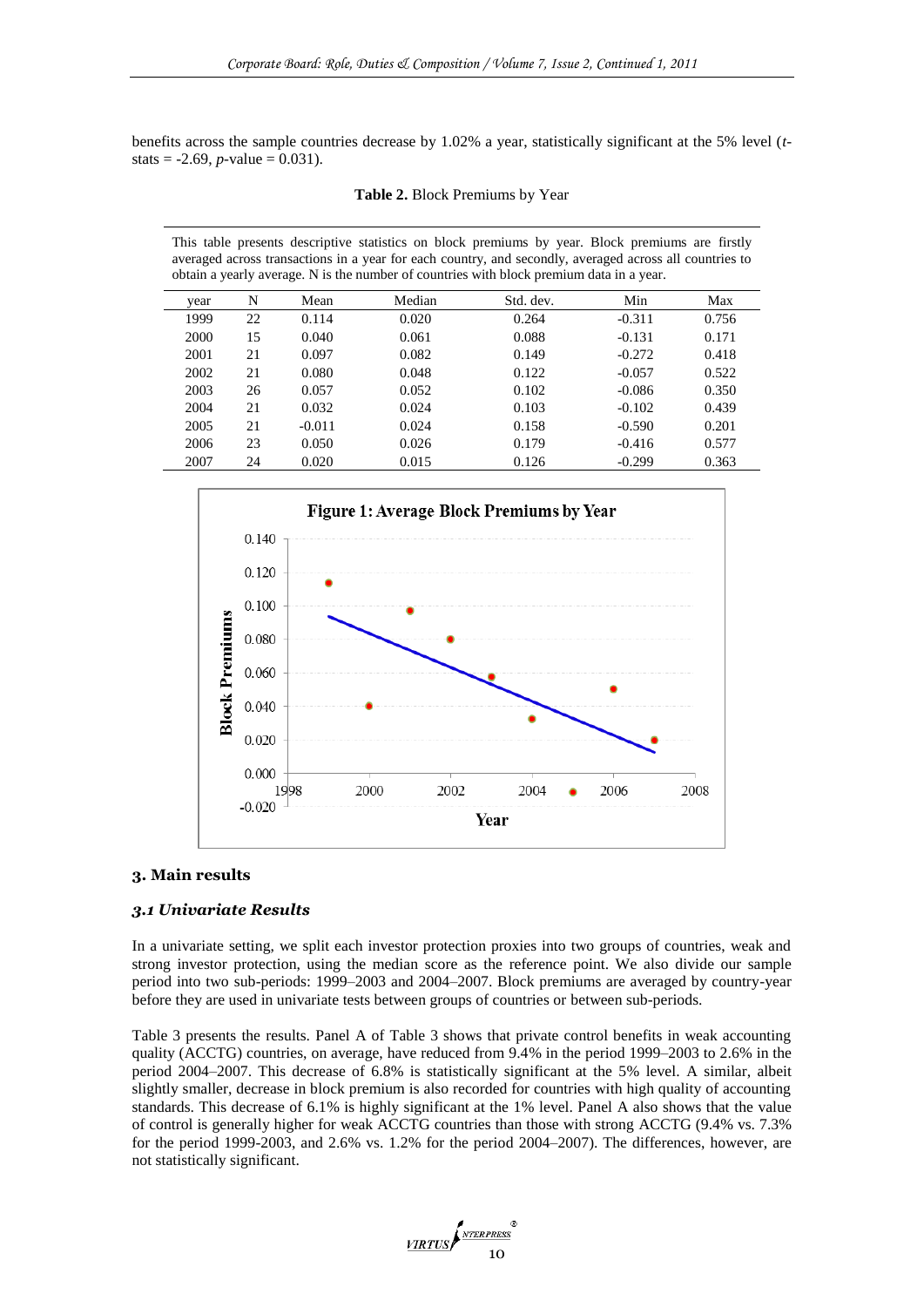| <b>Table 3.</b> Univariate Tests of Block Premiums |  |  |
|----------------------------------------------------|--|--|
|----------------------------------------------------|--|--|

This table presents univariate tests of the mean block premiums between strong and weak investor protection countries, and between the 1999-2003 and 2004-2007 periods. All the univariate tests in this table are based on block premiums that are averaged across transactions in a country-year. Investor protection variables from La Porta et al. (1998) are divided into two groups, strong and weak, using the median as the splitting point. ACCTG is the accounting standards; AD is the anti-director rights index; GOVT is the proxy for government quality; and RULE is the rule of law index. N represents the total number of country-year observations for a group of countries. \*\*\*, \*\* and \* represent respective significance levels of 1%, 5% and 10% based on the Wilcoxon signed-rank tests.

| Panel<br><u>Α:</u>                                                          | N         | 1999-<br>2003<br>(1)    | 2004-<br>2007<br>(2)       | $(2) -$<br>(1)                                                         | Panel B:                                             | N         | 1999-<br>2003<br>(1)    | $2004 -$<br>2007<br>(2)                  | $(2) -$<br>(1)                                          |     |
|-----------------------------------------------------------------------------|-----------|-------------------------|----------------------------|------------------------------------------------------------------------|------------------------------------------------------|-----------|-------------------------|------------------------------------------|---------------------------------------------------------|-----|
| (a)<br>Weak<br><b>ACCTG</b><br>(b)<br>Strong<br><b>ACCTG</b><br>$(a) - (b)$ | 74<br>112 | 0.094<br>0.073<br>0.021 | 0.026<br>0.012<br>0.014    | $\sim$<br>0.06<br>8<br>**<br>٠<br>0.06<br>***                          | Weak<br>(a)<br>AD<br>(b) Strong<br>AD<br>$(a) - (b)$ | 94<br>100 | 0.088<br>0.071<br>0.017 | 0.050<br>$-0.004$<br>0.054<br>$\ast\ast$ | 0.03<br>8<br>$\overline{\phantom{a}}$<br>0.07<br>5      | *** |
| Panel C:                                                                    |           | 1999-<br>2003<br>(1)    | $2004 -$<br>2007<br>(2)    | $(2) -$<br>(1)                                                         | Panel D:                                             |           | 1999-<br>2003<br>(1)    | $2004 -$<br>2007<br>(2)                  | $(2) -$<br>(1)                                          |     |
| (a)<br>Weak<br>GOVT<br>(b)                                                  | 78        | 0.125                   | 0.063                      | $\overline{\phantom{a}}$<br>0.06<br>2<br>*<br>$\overline{\phantom{a}}$ | (a) Weak<br><b>RULE</b>                              | 73        | 0.128                   | 0.056                                    | $\overline{\phantom{a}}$<br>0.07<br>$\overline{c}$<br>٠ | **  |
| Strong<br>GOVT<br>$(a) - (b)$                                               | 116       | 0.056<br>$* *$<br>0.069 | $-0.014$<br>0.077<br>$* *$ | 0.07<br>***<br>$\Omega$                                                | (b) Strong<br><b>RULE</b><br>$(a) - (b)$             | 121       | 0.058<br>0.070<br>**    | $-0.005$<br>0.061<br>$**$                | 0.06<br>3                                               | *** |

Panel B of Table 3 shows a significant decrease of 7.5% in the mean block premium for countries with high scores for anti-director rights index (AD) whereas the decrease of 3.8% in the mean block premium for the country group of low AD is not significant. The results from Panel B exhibit a significant 5.4% difference in private control benefits between weak and strong AD countries for the period 2004–2007. Panels C and D of Table 3 present the results for different country groups based on government quality (GOVT) and rule of law (RULE) indexes. The decreases in mean block premium are all statistically significant and range from 6.2% to 7.2% across all groups of countries. The comparisons between weak and strong investor protection countries show that the mean block premium in the former group of countries is between 6.1% and 7.7% significantly higher than the mean block premium in the latter group of countries.

Overall, the univariate results in Table 3 confirms Dyck and Zingales (2004) that investor protection does matter in curbing private benefits of control. The results also show strong reductions in the value of being in control. Private benefits of control are apparently wiped out entirely in countries with strong antidirector rights index, good government, and effective rule of law. Despite large reductions, private benefits of control in weak corporate governance countries are still around 5% of target firm values.

#### *3.2 Mutivariate Results*

In this section we employ the following regression model to address the relationship between private control benefits and investor protection.

$$
APBC_{c,t} = \alpha + \beta_1 Trend_t + \beta_2 CG_{c,t} + \beta_3 CG_{c,t} * Trend_t + \beta_4 Ownership_{c,t} + \varepsilon \qquad (1)
$$

 $APBC_{c,t}$  represents the mean block premium in year *t* for country *c*. *Trend* is a time variable with values ranging from 0 (for 1999) and 8 (for 2007). *CGc,t* represents investor protection variables including accounting standards (ACCTG), anti-director rights index (*AD*), government quality (GOVT), and rule of law (RULE) from La Porta et al. (1998). The interaction between *Trend* and *CG* is to differentiate the evolution of control premiums between groups of countries. Dyck and Zingales (2004) show that ownership concentration is positively correlated with the magnitude of private benefits of control. To separate the effect of ownership concentration from the effects of external legal rules on private benefits of control we use the average concentration of ownership reported in La Porta et al. (1998) as a control variable in all regression specifications.

Table 4 presents the results of 12 different OLS regressions. All significance levels are based on Whitecorrected standard errors. The first four specifications are for individual investor protection proxies and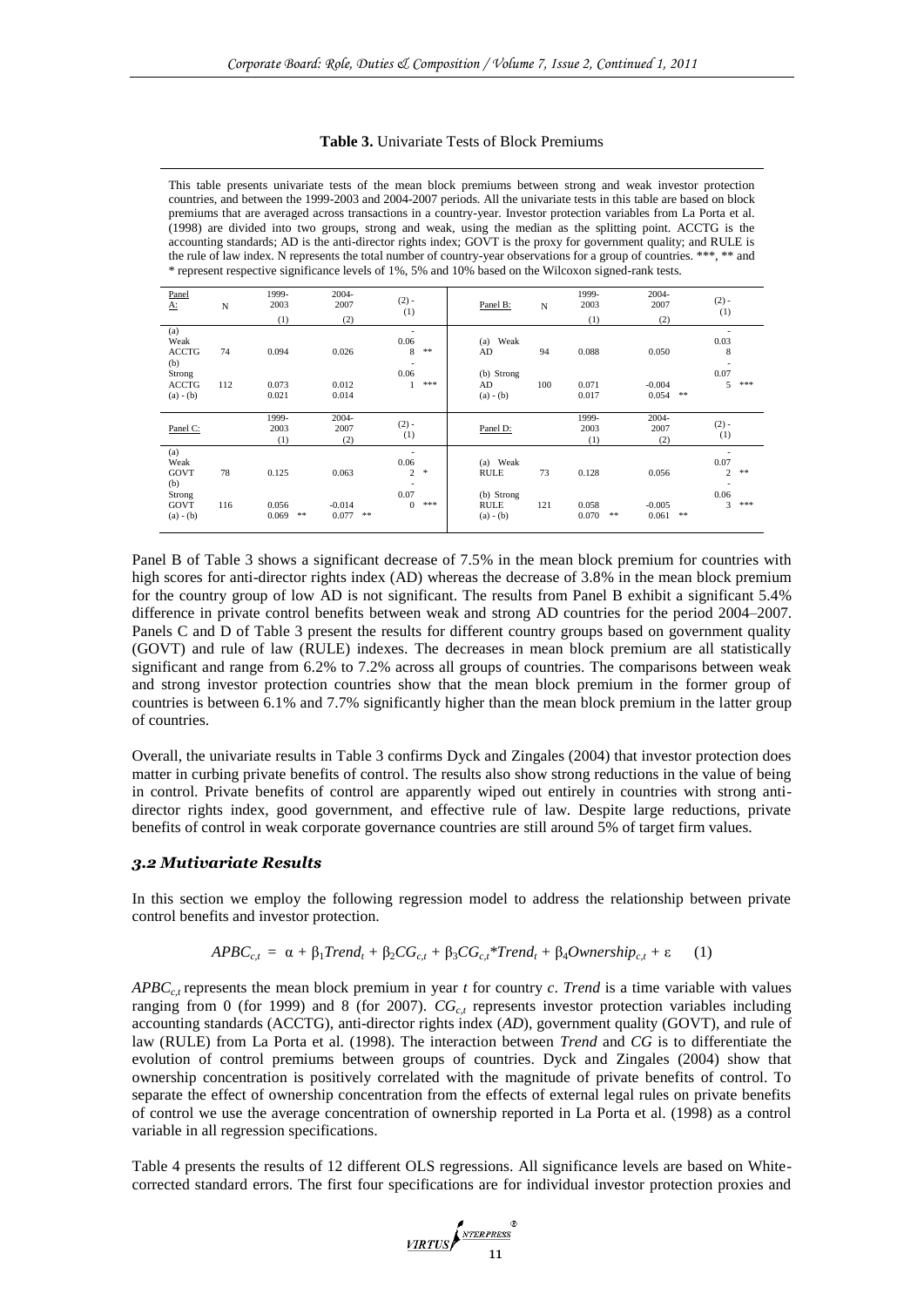trend without the interaction terms between them. The results are consistent with the univariate tests in Table 3. The trend variable is always negative and highly significant at the 1% level. Its value of -0.014 in specification (1), for example, indicates that block premiums, i.e. private benefits of control, decrease over the period of 1999–2007 by an average of 1.4% per year. This average reduction occurs across the sample countries after controlling for their accounting quality. The trend coefficient has a similar magnitude when we use different investor protection proxies in specifications 2–4.

The first four regression results are also consistent with Dyck and Zingales (2004) that stronger investor protection curbs private benefits better than weaker investor protection. The coefficients of accounting standards, government quality and rule of law are all negative and significant at the 5% level or higher while the coefficient of anti-director rights index is positive but not statistically significant. The -0.003 value for accounting quality in specification 1 means that a 10-point difference in the quality of accounting reports between two countries with same ownership structure and in the same year is associated with a 3% block premium difference between them. Specifically, acquirers in the lower accounting quality are willing to pay 3% of target firm values higher for control than acquirers in the higher accounting quality. Similarly, the -0.023 value for government quality in specification 3 means that 2% of target firm values is the marginal value of control that acquirers in country A are willing to pay compared to acquirers in country B if the government quality index for A is one point lower than the index for country B. If the index for rule of law in country A is one point lower than country B, the marginal value of control is 1.4% for acquirers in country A as shown in specification 4.

As a control variable, ownership has positive coefficients across specifications 1-4 and is statistically significant in specifications 1 and 2. The results for ownership concentration are consistent with Dyck and Zingales (2004) that higher ownership concentration is associated with larger private benefits; hence, the value of a controlling block is higher.

| This table presents the regression results to investigate the evolution of block premiums and its interactions with different  |                                                                                                     |            |                                                                                                          |              |                      |           |                     |               |              |                            |              |             |
|--------------------------------------------------------------------------------------------------------------------------------|-----------------------------------------------------------------------------------------------------|------------|----------------------------------------------------------------------------------------------------------|--------------|----------------------|-----------|---------------------|---------------|--------------|----------------------------|--------------|-------------|
| proxies for investor protection. The dependent variable of block premiums is the mean block premiums by country-year.          |                                                                                                     |            |                                                                                                          |              |                      |           |                     |               |              |                            |              |             |
| Independent variables from La Porta et al. (1998) include accounting standards (ACCTG), anti-director rights index (AD),       |                                                                                                     |            |                                                                                                          |              |                      |           |                     |               |              |                            |              |             |
| government quality (GOVT), and rule of law index (RULE). Trend is a time variable with values ranging from 0 (for 1999)        |                                                                                                     |            |                                                                                                          |              |                      |           |                     |               |              |                            |              |             |
| to 8 (for 2007). All regression specifications have a control variable, ownership, from La Porta et al. (1998). ***, **, and * |                                                                                                     |            |                                                                                                          |              |                      |           |                     |               |              |                            |              |             |
|                                                                                                                                | indicate respective significance levels of 1%, 5% and 10% based on White-corrected standard errors. |            |                                                                                                          |              |                      |           |                     |               |              |                            |              |             |
|                                                                                                                                | (1)                                                                                                 | (2)        | (3)                                                                                                      | (4)          | (5)                  | (6)       | (7)                 | (8)           | (9)          | (10)                       | (11)         | (12)        |
| Trend                                                                                                                          | $-0.014$                                                                                            | $-0.012$   | $-0.013$                                                                                                 | $-0.013$     | $-0.060$             |           | $-0.003 - 0.046$    | $-0.034$      | $-0.057$     | $-0.041$                   | $-0.060$     | $-0.006$    |
|                                                                                                                                |                                                                                                     |            | $(-3.15)$ *** $(-2.78)$ *** $(-3.18)$ *** $(-3.09)$ *** $(-2.22)$ ** $(-0.31)$ $(-2.11)$ ** $(-2.40)$ ** |              |                      |           |                     |               | $(-2.41)$ ** | $(-2.73)$ *** $(-2.22)$ ** |              | $(-0.52)$   |
| <b>ACCTG</b>                                                                                                                   | $-0.003$                                                                                            |            |                                                                                                          |              | $-0.006$             |           |                     |               | $-0.002$     | $-0.003$                   | $-0.005$     |             |
|                                                                                                                                | $(-2.35)$ **                                                                                        |            |                                                                                                          |              | $(-2.78)$ ***        |           |                     |               | $(-1.89)^*$  | $(-1.75)^*$                | $(-2.25)$ ** |             |
| AD                                                                                                                             |                                                                                                     | 0.003      |                                                                                                          |              |                      | 0.014     |                     |               | 0.004        | 0.003                      |              | 0.009       |
|                                                                                                                                |                                                                                                     | (0.40)     |                                                                                                          |              |                      | (0.91)    |                     |               | (0.42)       | (0.36)                     |              | (0.57)      |
| <b>GOVT</b>                                                                                                                    |                                                                                                     |            | $-0.023$                                                                                                 |              |                      |           | $-0.041$            |               | $-0.037$     |                            | $-0.013$     | $-0.018$    |
|                                                                                                                                |                                                                                                     |            | $(-2.79)$ ***                                                                                            |              |                      |           | $(-2.85)$ ***       |               | $(-2.39)$ ** |                            | $(-0.74)$    | $(-1.06)$   |
| <b>RULE</b>                                                                                                                    |                                                                                                     |            |                                                                                                          | $-0.014$     |                      |           |                     | $-0.026$      |              | $-0.024$                   | $-0.003$     | $-0.004$    |
|                                                                                                                                |                                                                                                     |            |                                                                                                          | $(-2.55)$ ** |                      |           |                     | $(-2.74)$ *** |              | $(-2.31)$ **               | $(-0.25)$    | $(-0.31)$   |
| Trend*ACCTG                                                                                                                    |                                                                                                     |            |                                                                                                          |              | 0.001                |           |                     |               |              |                            | 0.001        |             |
|                                                                                                                                |                                                                                                     |            |                                                                                                          |              | $(1.78)^*$           |           |                     |               |              |                            | $(1.78)$ *   |             |
| Trend*AD                                                                                                                       |                                                                                                     |            |                                                                                                          |              |                      | $-0.003$  |                     |               |              |                            |              | $-0.002$    |
|                                                                                                                                |                                                                                                     |            |                                                                                                          |              |                      | $(-0.83)$ |                     |               |              |                            |              | $(-0.77)$   |
| Trend*GOVT                                                                                                                     |                                                                                                     |            |                                                                                                          |              |                      |           | 0.004               |               | 0.005        |                            |              |             |
|                                                                                                                                |                                                                                                     |            |                                                                                                          |              |                      |           | (1.53)              |               | $(1.85)^*$   |                            |              |             |
| Trend*RULE                                                                                                                     |                                                                                                     |            |                                                                                                          |              |                      |           |                     | 0.003         |              | 0.004                      |              |             |
|                                                                                                                                |                                                                                                     |            |                                                                                                          |              |                      |           |                     | (1.56)        |              | $(1.89)^*$                 |              |             |
| Ownership                                                                                                                      | 0.165                                                                                               | 0.168      | 0.028                                                                                                    | 0.036        | 0.231                | 0.164     | 0.025               | 0.033         | 0.023        | 0.020                      | 0.001        | 0.014       |
|                                                                                                                                | $(2.08)$ **                                                                                         | $(1.97)^*$ | (0.32)                                                                                                   | (0.41)       | $(2.17)$ **          |           | $(1.91)^*$ $(0.28)$ | (0.38)        | (0.23)       | (0.20)                     | (0.01)       | (0.14)      |
| Intercept                                                                                                                      | 0.283                                                                                               | 0.020      | 0.287                                                                                                    | 0.201        | 0.498                | $-0.016$  | 0.440               | 0.299         | 0.562        | 0.452                      | 0.591        | 0.251       |
|                                                                                                                                | $(2.59)$ **                                                                                         | (0.35)     | $(2.98)$ ***                                                                                             | $(2.74)$ *** | $(3.02)$ *** (-0.22) |           | $(3.17)$ ***        | $(3.10)$ ***  | $(3.40)$ *** | $(3.34)$ ***               | $(3.34)$ *** | $(2.03)$ ** |
| Adj. R2                                                                                                                        | 0.070                                                                                               | 0.038      | 0.075                                                                                                    | 0.069        | 0.080                | 0.036     | 0.081               | 0.076         | 0.089        | 0.088                      | 0.086        | 0.063       |
| N                                                                                                                              | 186                                                                                                 | 194        | 194                                                                                                      | 194          | 186                  | 194       | 194                 | 194           | 186          | 186                        | 186          | 194         |
|                                                                                                                                |                                                                                                     |            |                                                                                                          |              |                      |           |                     |               |              |                            |              |             |

# **Table 4.** Country-Level Block Premium Regression Analysis

In specifications 4–8 of Table 4, we include interactions between investor protection proxies and the trend variable. If the Asian Financial Crisis in 1998 leads to a more prevalent corporate governance reform in countries with poor protection of investor rights, we should expect larger decreases in control premium in

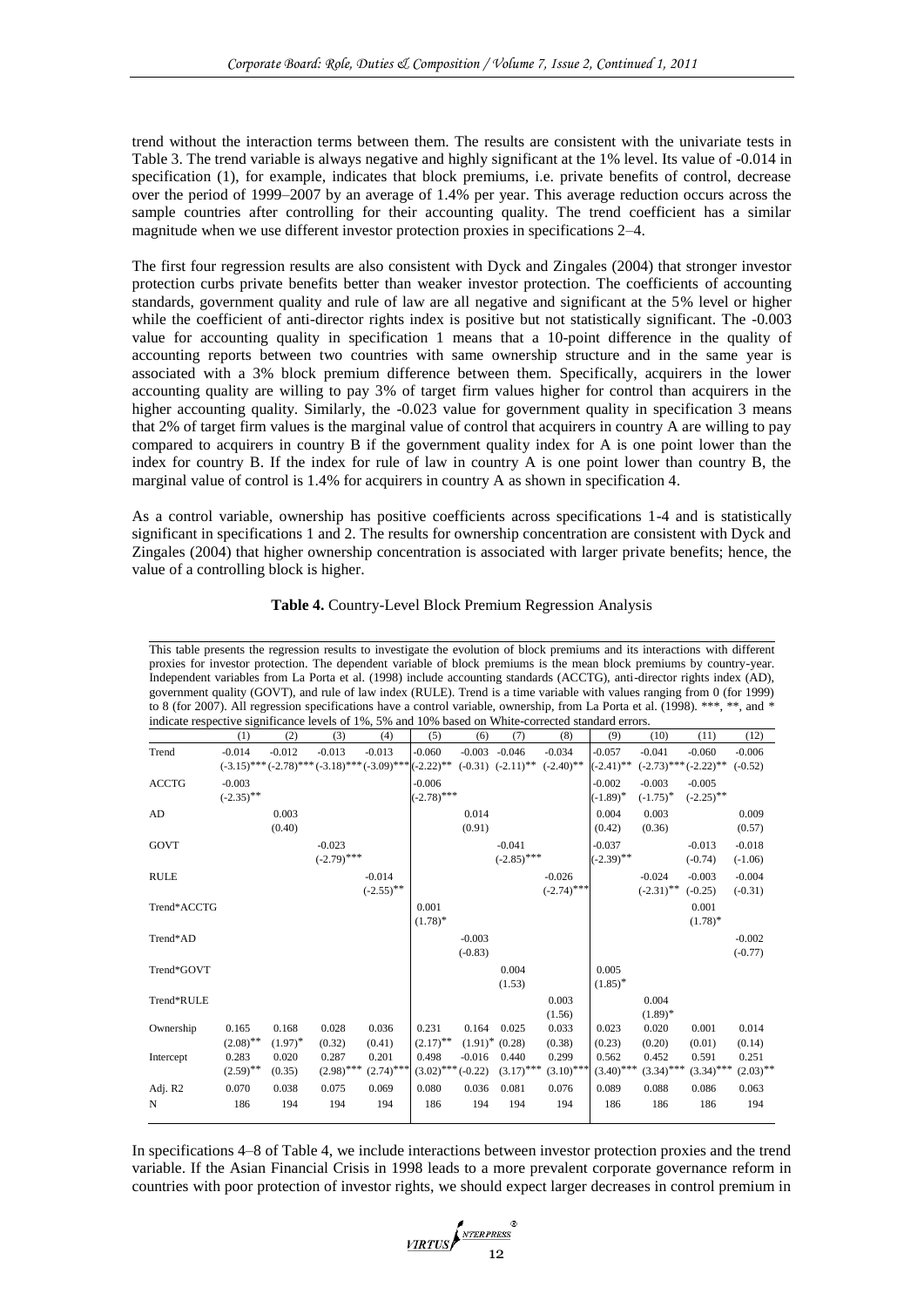those countries. Generally, we find weak evidence that the decrease in block premium is stronger for countries with weak protection of investors. The interaction coefficient is positive for specifications 5, 7, and 8 while it is negative for specification 6. The interaction between trend and accounting standards in specification 5 is 0.001 and marginally significant at the 10% level. This result indicates that the yearly reduction in private control benefits is approximately 1% larger for country A than for country B if the difference in accounting quality scores between them is 10 points.

The last 4 specifications of Table 4 present some multivariate results for different combinations of investor protection proxies and their interactions with trend. The results in specifications 9 and 10 indicate that after controlling for ownership concentration, accounting quality and anti-director rights, countries with relatively low quality of government and legal rules exhibit larger reductions in private control benefits over the period 1999–2007 compared to countries with relatively high scores in those measures. The results in specifications 11 and 12 show that after controlling for ownership structure, the quality of government and rule of law, the differential decrease is significant between countries with low and high financial reporting quality and insignificant between strong and weak anti-director rights countries.

Overall, the results in Table 4 firstly are consistent with Dyck and Zingales (2004) that there is a positive correlation between private benefits of control and the stringency of corporate governance. Secondly, Table 4 shows strong evidence that the value of control has reduced over the period 1999–2007 across 37 countries in our sample. Finally, the results, albeit weak, also indicate that the reductions are stronger for countries with poor protection of investor rights.

# *3.3 Robustness Tests*

While country-level analysis would reduce the effect from countries with large proportion of deals in the sample such as the U.S., Canada and Japan, firm-level analysis would allow us to control for some firmand deal-level characteristics as argued in Dyck and Zingales (2004). We estimate equation (1) using firm-level data. The unreported results are qualitatively similar as in Table 4. These firm-level results are also robust after excluding U.S. transactions. Another robustness check of our results is to use alternative institutional factors such as product market competition, newspapers' diffusion, number of violent crimes and the level of tax compliance (see Dyck and Zingales, 2004). The unreported results for these alternative factors are also consistent with those in Table 4.

# **4. Conclusion**

In this paper we aim to address the following. First, we want to see if the relationship between private benefits of control and the degree of investor protection reported in Dyck and Zingales (2004) extends to a more recent period 1999–2007. Second, we investigate how private control benefits evolve over time. Finally, if there is a trend in the value of control and the relationship between private control benefits and investor protection still holds, we study if the trend interacts with the degree of investor protection. These issues are of interest in the wake of the 1998 Asian Financial Crisis and U.S. corporate scandals that apparently trigger more attention and corporate governance reform across the world.

We find evidence that the level of private benefits is negatively correlated with the degree of investor protection at both country-level and firm-level analyses. Our evidence is consistent with Dyck and Zingales (2004). However, our estimate of the mean private benefits of control across country-years shows a remarkable decrease between their period 1990–1999 and our period 1999–2007. Specifically, they report an average value of control of 14% compared with our average of 6.9%. Within our sample period, we find evidence of a significant decrease in the level of private benefits from an average value of 11.4% in 1999 to 2% in 2007. However, the decline in the value of control is relatively larger for countries with low investor protection at the start of the period 1999–2007. This result implies that *de facto* corporate governance might have been improving more strongly in countries with poor *de jure* investor protection.